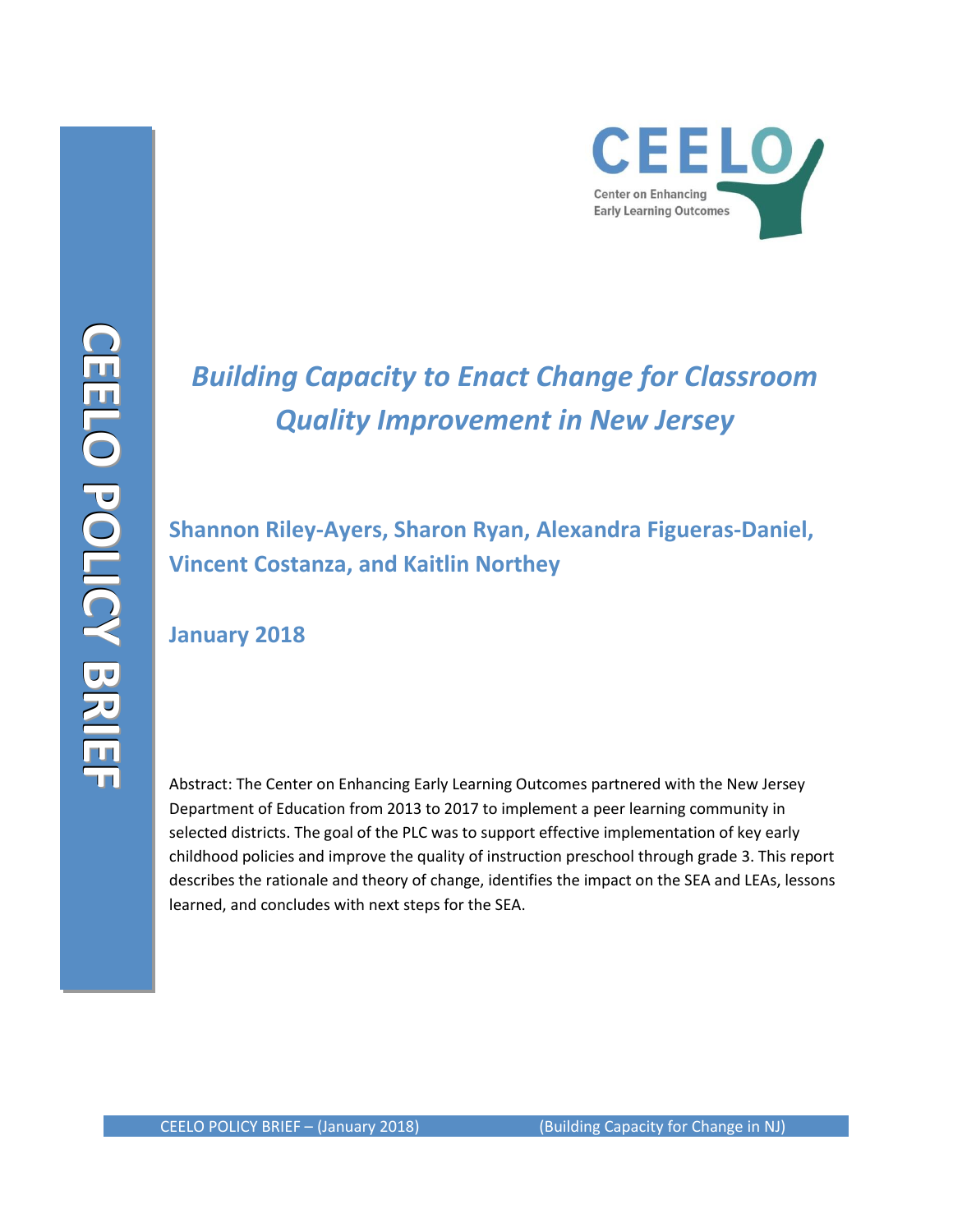### *Building Capacity to Enact Change for Classroom Quality Improvement in New Jersey*

#### **Introduction**

State Education Agencies (SEAs) across the country are working to directly impact early childhood teaching and learning in local education agencies (LEAs). To do this, the SEA must rely on local change agents to increase classroom quality across a state. The work presented in this paper set out to build the capacity of educators, teachers and leaders in New Jersey to spearhead change in LEAs with the support of the SEA. The New Jersey Early Childhood Academy (NJECA) was conducted from 2013 to 2017 as a collaborative effort of the National Institute for Early Education Research (NIEER), The Center on Enhancing Early Learning Outcomes (CEELO), and the New Jersey Department of Education Division of Early Childhood Education and Family Engagement (NJDOE).<sup>1</sup> This paper describes the rationale and theory of change, identifies the impact on the SEA and LEAs, lessons learned, and concludes with next steps for the SEA.

#### **Background**

 $\overline{\phantom{a}}$ 

NJECA is a focused community of practice for district teams of administrators and early childhood teachers to learn and share best practices in implementing state policy reforms. Research-practice partnerships have been defined as "long-term collaborations between researchers and practitioners…which are organized to investigate problems of practice and generate solutions for improving district outcomes." In more formal terms, this partnership could be seen as a "Networked Improvement Community" as it involves "a network of districts that seek to leverage diverse experiences in multiple settings to advance understandings about what works where, when and under what conditions...to address a problem common to many different communities"ii (p. 10).

The NJECA commenced in 2013 and a first-year report was produced in 2014. ["Professional](http://ceelo.org/wp-content/uploads/2014/10/ceelo_fast_fact_ec_academy.pdf)  [Learning Academy: Supporting District Implementation of Early Childhood Policy"](http://ceelo.org/wp-content/uploads/2014/10/ceelo_fast_fact_ec_academy.pdf) documents the structure of the professional development with districts and reports initial outcomes. The report noted impacts on:

- relationships (within and across LEAs),
- knowledge and understanding of key SEA policies that LEAs were expected to implement (e.g. teacher evaluation, early childhood education standards), and

<sup>&</sup>lt;sup>1</sup> Riley-Ayers, Ryan, Figueras-Daniel and Northey are researchers at the National Institute for Early Education Research; Vincent J. Costanza, was the Executive Director of the Race to the Top—Early Learning Challenge at the New Jersey Department of Education, at the time of this study.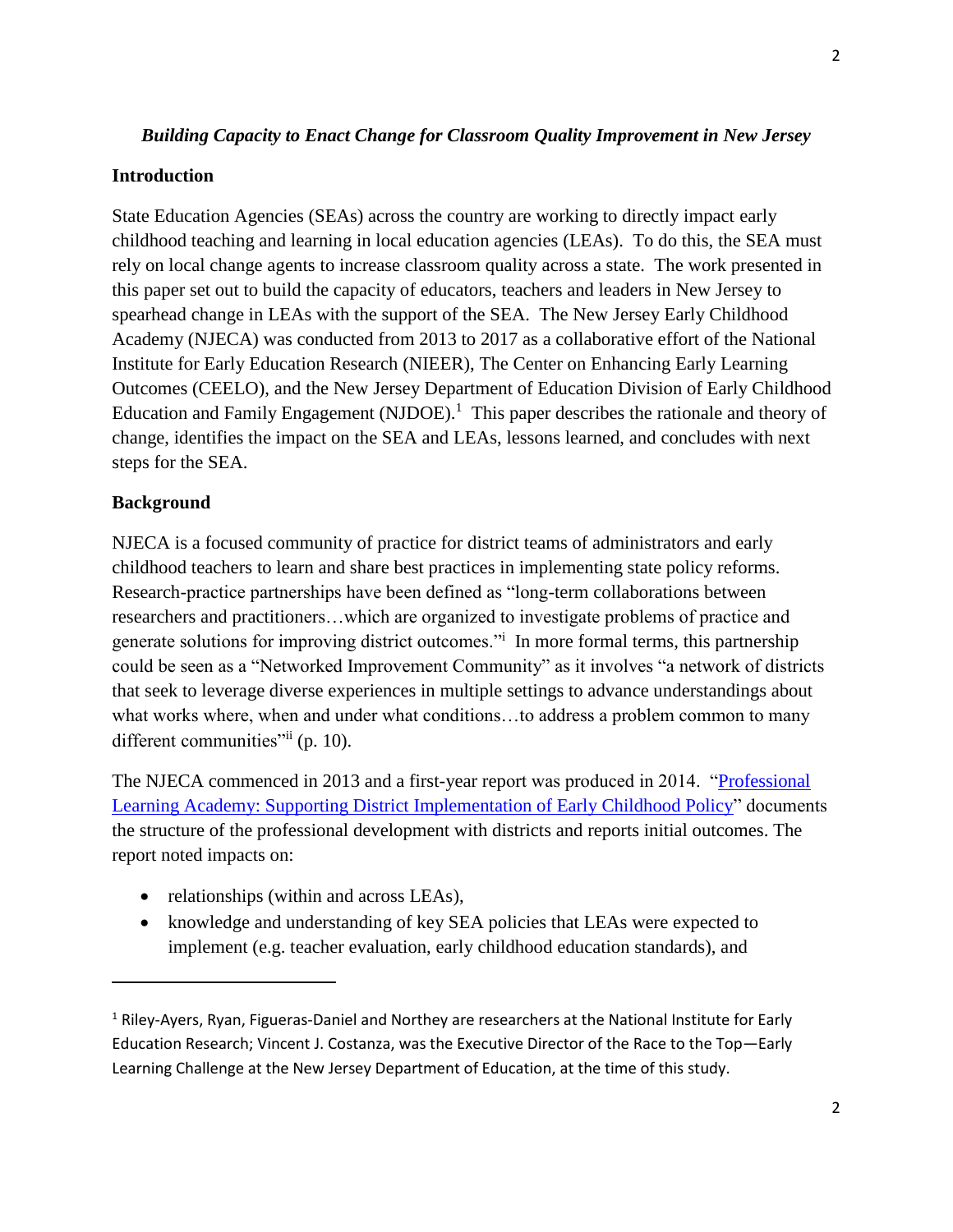• stronger understanding of quality and how to use data to inform practice and policy.

In the most recent year of implementation, 2016-2017, the NJECA became an integral part of the [comprehensive work](http://www.state.nj.us/education/ece/rttt/) the SEA is implementing through their federally funded Race to the Top-Early Learning Challenge grant (RTT-ELC). This was accomplished with a focus on improving the quality of [kindergarten through third grade](http://nieer.org/video-webinar/getting-intentional-kindergarten-third-grade-practices) through research and professional learning as part of a continuous improvement cycle.

# **Theory of Change**

The NJECA serves as a model for other SEAs to build the capacity of LEAs to support highquality teaching and learning for all children across the early childhood continuum. The NJECA is a cross-district professional learning community that meets several times a year. Districts bring a leadership team of at least one central office administrator, one building-level administrator, and one teacher. Districts are encouraged to build their leadership team larger than these requirements, and many do. The aim of the NJECA was to build the capacity of educational leaders and teachers to lead change in teaching and learning in kindergarten through third grade via a continuous improvement cycle. To do so, we engaged in this community of practice to achieve several specific goals. These are:

- Increase LEAs knowledge of developmentally appropriate and rigorous instruction in the early grades, as detailed in the guidelines.
- Implement a systemic approach to a continuous improvement cycle using data to guide the implementation of the guidelines. Preschool in NJ has received a lot of well-deserved attention for the on-going evaluation used to improve the quality of education for young children. The work at the NJECA was grounded in these successes and intended to pull up the best practices and strengthen the preschool to grade 3 system. This, in turn, sustains the positive preschool effects with a coherent system and high-quality early elementary experiences.
- Develop a realistic plan for districts to lead to alignment in instruction, school policies, and practices. We did not provide a program or a script or a curriculum for districts to use, there were no mandates, and there were no one-size-fits-all assumptions. Each district identified strategies to implement and sustain the use of developmentally appropriate and rigorous instruction in grades K-3 that were specific to the school and district context.

As has been noted, principals overseeing pre-K through grade 3 programs need knowledge and resources to better lead teaching and learning in this arena. iii A critical component is to provide the opportunity for districts to discuss key initiatives and implementation of high-quality early childhood education across roles in the district. The leadership team members become key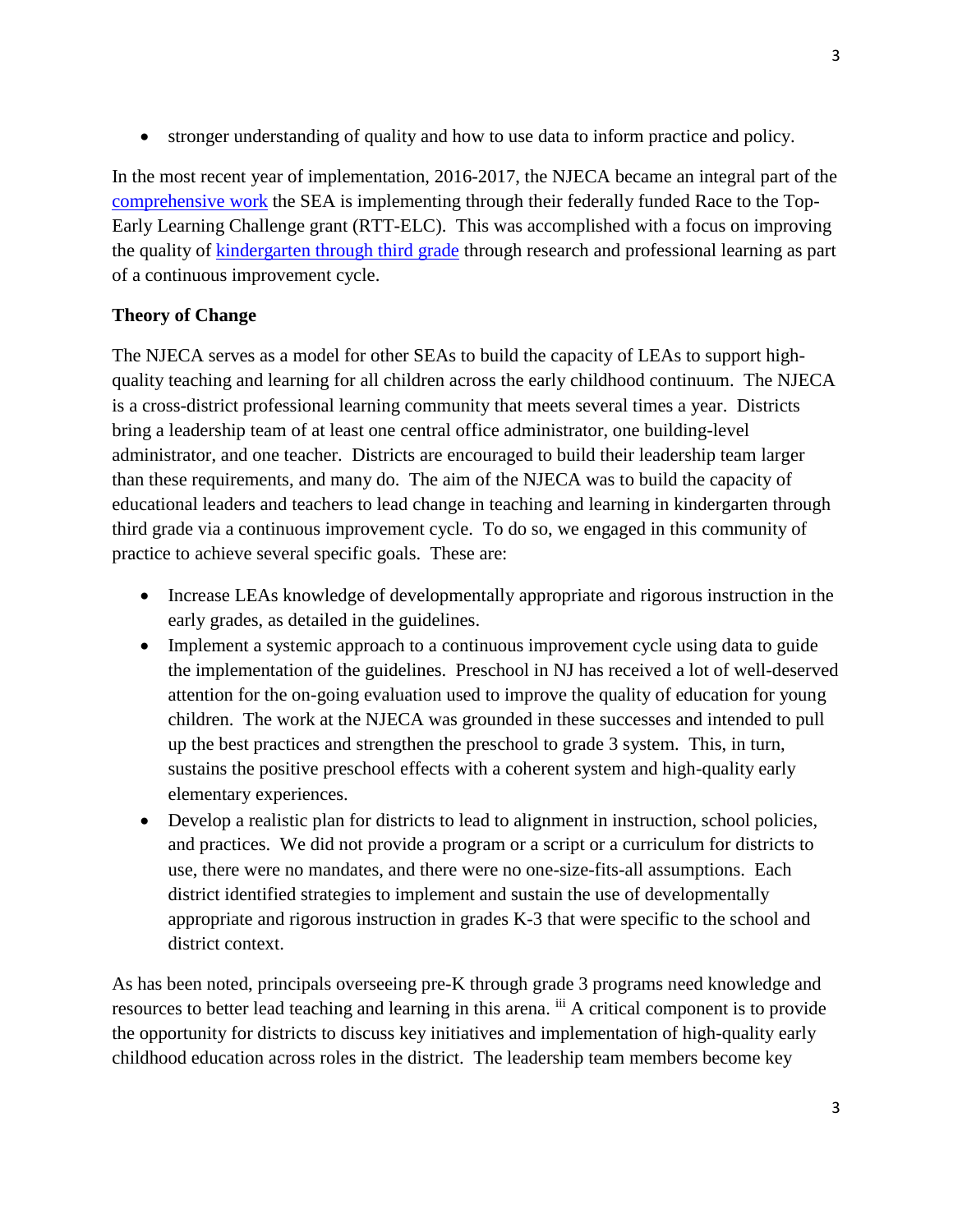change agents to support the shifts in teaching practices and enact the necessary policy changes to improve classroom quality.

The NJECA was part of a multi-pronged approach to improve the classroom quality for students in kindergarten through third grade. In 2015, the New Jersey Department of Education, Rutgers University's Graduate School of Education, and NIEER published the [First through Third Grade](http://nieer.org/wp-content/uploads/2016/05/ImplementationGuidelines1-3.pdf)  [Implementation Guidelines](http://nieer.org/wp-content/uploads/2016/05/ImplementationGuidelines1-3.pdf) to outline best practices for early elementary school educators. This work joined the state's already existing [Preschool](http://www.nj.gov/education/ece/guide/impguidelines.pdf) and [Kindergarten Implementation Guidelines](http://www.nj.gov/education/ece/guide/KindergartenGuidelines.pdf) to create expectations for teaching children from preschool through third grade. The series of guidelines across the early childhood continuum (preschool through grade 3) offers alignment of instruction and experiences for young children. In addition, the RTT-ELC grant provided the opportunity for the NJDOE to embark on a [research study](http://nieer.org/2017/03/17/giving-young-students-bigger-slice-pie-chart) across districts examining classroom quality in Kindergarten through third grade. This work complimented the well-established evaluation of preschool classroom quality in the state.





As seen in the above **Figure 1: Theory of Change K-3 Instructional Quality**, the guidelines and the classroom quality data supplied the entry point for initiating change and improving quality of classroom instruction in the early years. Using the guidelines and data, professional learning experiences were developed and delivered to teachers and leaders across districts. This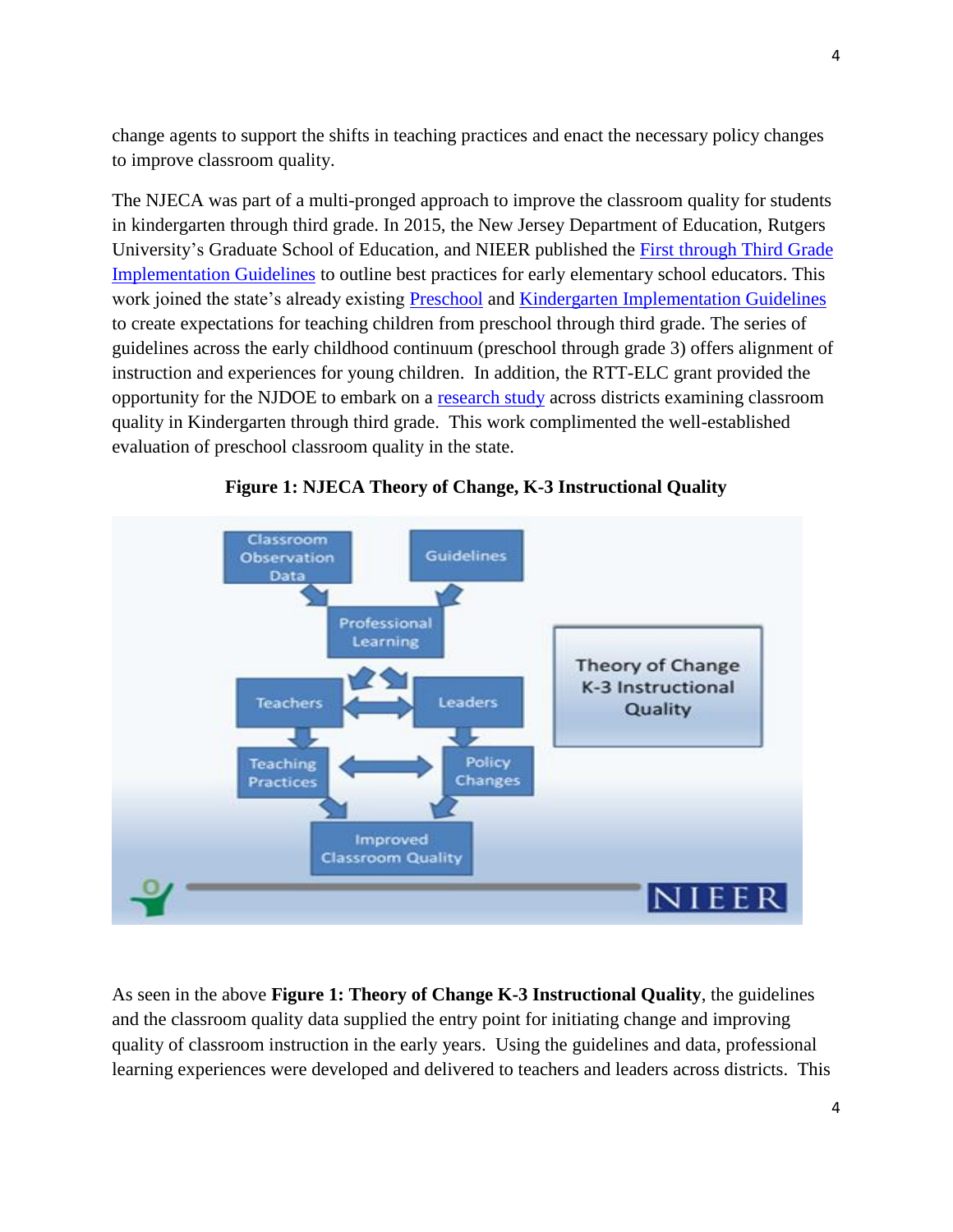included online [videos](http://www.state.nj.us/education/ece/rttt/k3/) of best practice, a five-day, trainer-led professional learning series for teachers, an online community for both teachers and leaders, and the NJECA.

## **Impact on SEA and LEA**

The theory of change also illustrates that it takes a system to achieve the goal of improved classroom quality and demonstrates the influence of each component on the other with the multitude of arrows. Providing professional learning to teachers alone will not produce the change that is needed to provide developmentally appropriate academic rigor in our earliest grades. Likewise, changing policy alone will not produce the change in teaching practice that is necessary for increased quality. However, change can occur when teachers and leaders with capacity and authority to influence policy and teaching practice work together to create a coherent system with aligned goals and a common vision of classroom quality. As noted below, the SEA leader situated the NJECA effort within a systems change framework to support teacher and administrator quality improvement efforts.

### *Perspective of the SEA:*

*As evidenced in the 2015 Institute of Medicine (IOM) and National Research Council (NRC) report, the system of care and education for our youngest children is fragmented.iv What often results from this fragmentation is a lack of rigorous and appropriate experiences for children as they transition from early childhood settings to the primary years of schooling. For teachers, this fragmentation looks like a push-down of expectations on our youngest learners. For administrators, this fragmentation creates a lack of alignment in curriculum and assessment practices. For children and families, this fragmentation leads to isolation as engaging a disjointed system is confusing.* 

*In an effort to be intentional about the supports that we provide educators as they assist children who are transitioning throughout the primary years of schooling, the NJECA served as a catalyst to create coherence in the early years and was based on a theory of action that leveraged a system-wide approach. The elements of this theory are borrowed from the work of Michael Fullan (2007)<sup>v</sup> and include the following:* 

- *Capacity Building: Essential to the approach was a focus on teachers and administrators.*
- *Collaborative: Key partnerships were leveraged as central to this initiative was having a state agency, districts, and higher education row in the same direction toward a common understanding of quality*
- *Pedagogy: Once best practices were defined, a educators across three levels (i.e., central office, building level, and classroom level) needed support to see practice in context*
- *Systems: Building on seeing practice in context, district teams needed to link initiatives (e.g., KEA and K-3rd quality) rather than treat quality in the primary years as an add on initiative*

*For the state agency, the focus of these four coherence-building ingredients allowed us to do work that would have never been possible without strong and collaborative partnerships.*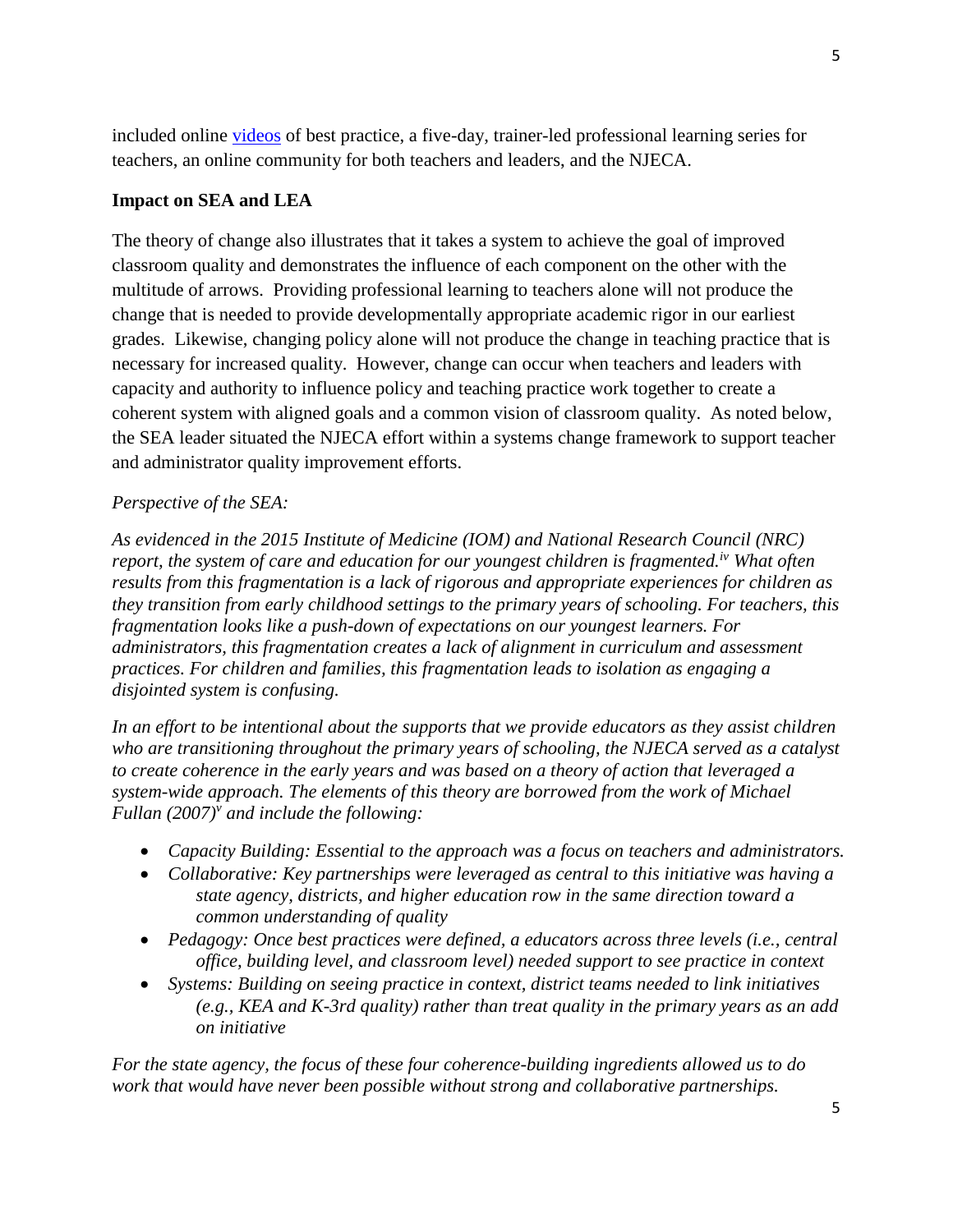*Perhaps the most difficult question in continuous improvement, at both the state and the district level, is "how do you know if your efforts were effective?" Yet, the partnerships that were so vital to the NJECA put us on a path to not only answer this elusive question, but provide the supports to build the capacity to assist others in answering the question as well.* 

#### Impact on District Policy and Practice

To support the shift in teaching practices, using the NJECA as the vehicle, we worked through a continuous improvement cycle with districts to guide them through the process of planning and implementing change. We began with the "what" and led the teams through an in-depth understanding of the guidelines. This provided the notion of everyone "being on the same page" and defined effective teaching. The data confirmed that improvements were required and districts were guided by researchers to fully understand the data to highlight what was going well and identify key areas for focus in the short and long term. We looked for improvements that could increase quality on several benchmarks (such as providing students more autonomy in the classroom). Much of the time was focused on developing and implementing the improvement plan while identifying professional learning, resources, curriculum/materials, and policy changes that could be leveraged. As noted below in the LEA perspective, the most important measure of success is the impact at the local level, where change happens and the impacts on children's learning and teachers' approaches to instruction are most visible.

#### *LEA perspective*

l

*For district teams the early childhood academies provided a forum in which they have learned to use data to inform improvement plans, gotten help in identifying priorities appropriate to their specific contexts while also having opportunities to learn from colleagues in other districts. South Pensacola<sup>2</sup> , for example, a mid size, suburban district was one of the first LEA's to volunteer to participate in the 1st through 3rd grade implementation guidelines initiative. According to the elementary supervisor, engaging as a district to learn about how to push developmentally appropriate practices up from kindergarten was a natural next step in the work the district had been doing in early childhood. The district had already participated in an early childhood leadership workshop, sent staff to the kindergarten academies and was one of the districts piloting the kindergarten entry assessment.* 

*The goal identified by South Pensacola for K-3 is intentionality. In the words of one principal, "We want to see teachers making decisions in their classrooms with intention based on what their students need." Echoing this perspective, the elementary supervisor added, "And really taking what we know about best practice in preschool and kindergarten, and moving it up the ranks in a way that is not exactly the same but that evolves and becomes increasingly appropriate as the kids develop."* 

<sup>2</sup> South Pensacola is a pseudonym for the name of the district.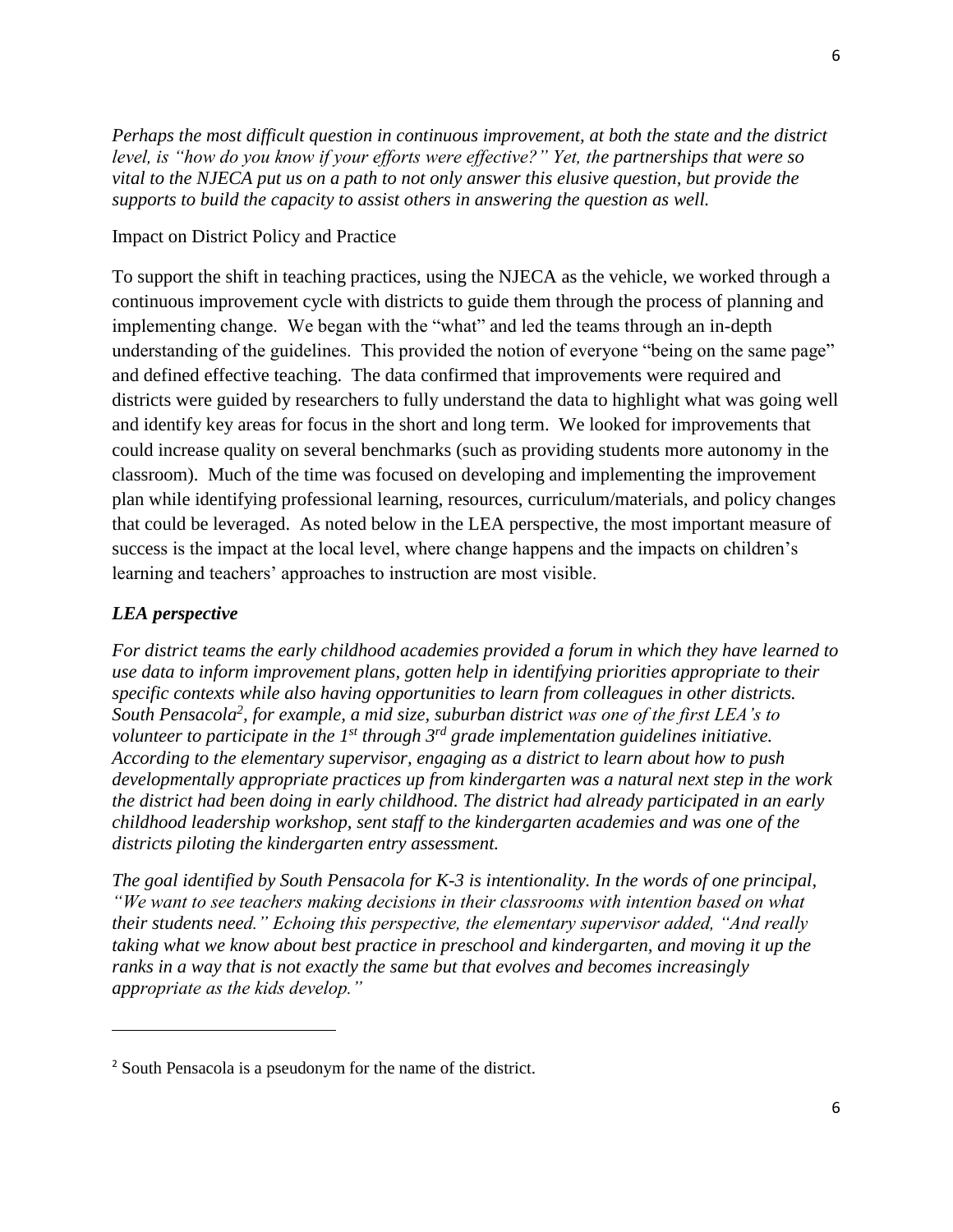*Achieving such a broad goal across four elementary schools and four grade levels is no easy task. The EC academies helped the district leadership team to strategize the kinds of actions they might take that would support change but not overwhelm their K-3 teachers. One of the things they reported learning was the importance of starting small. As Principal Stewart Butler noted, "It was super clear last year about really practical, doable implementation…It was about lowhanging fruit and what's realistic and what can you do tomorrow." In their schools therefore, they began by focusing on room arrangement offering teachers extra money for materials that might help them implement more open-ended and integrated centers with children. One principal had the teachers in their Professional Learning Community meetings discuss one aspect of the guidelines. He explains, "So my second grade team has been focusing on integrating their centers and not doing just language arts during language arts time."*

*While supporting their K-3 teachers to implement developmentally appropriate practices in small steps, the district leadership team still had their eye on attaining their overall vision for K-3. One of the ways they did this was to ensure that every K-3 teacher got to participate in the professional learning opportunities supported by the NJDOE, and led by faculty and staff from the NIEER. For the new cohort of participating teachers, the elementary supervisor Karen Goff reported that she and the principals met with the teachers to provide a "context and history" for the early childhood work in the district. Another sustaining strategy the leadership team is using is to concentrate deeply on one grade at a time while also encouraging best practices in K-3. In 2016-2017, the emphasis had been on implementing full day developmentally appropriate kindergarten while this new academic year they had begun to work with the first grade teachers to help them align their practices with those of kindergarten.*

*In the words of elementary supervisor Karen Goff, the NJECA provided a "designated time that we had the resources to ask questions." And from their actions so far, South Pensacola, has used this resource in ways that are shifting instruction in the early elementary grades.* 

#### **Lessons Learned**

After more than three years implementing this targeted professional learning approach in select New Jersey districts, the authors offer the following lessons learned and considerations:

*Investment Matters*. The agents of change (district administrators and teachers) have to believe in the possibility of academic rigor and developmentally appropriate practice being able to coexist in the early elementary years. Due to the nature of administrator's knowledge of early childhood education, the NJECA was heavily rooted in offering discussions and presentations that expanded on this knowledge. As such, attendance was important to creating plans for change, but also to signal commitment to all partners.

*Composition of District Groups Matters.* Additionally, given that the effort was based on a philosophy of developmentally appropriate practice, it was critical to have various levels of decision making power and practitioners present at the table. This allowed the districts to listen to the messages provided at the meetings simultaneously which then fostered discussions about the possibility of planning and implementation immediately. Ultimately this allowed teachers to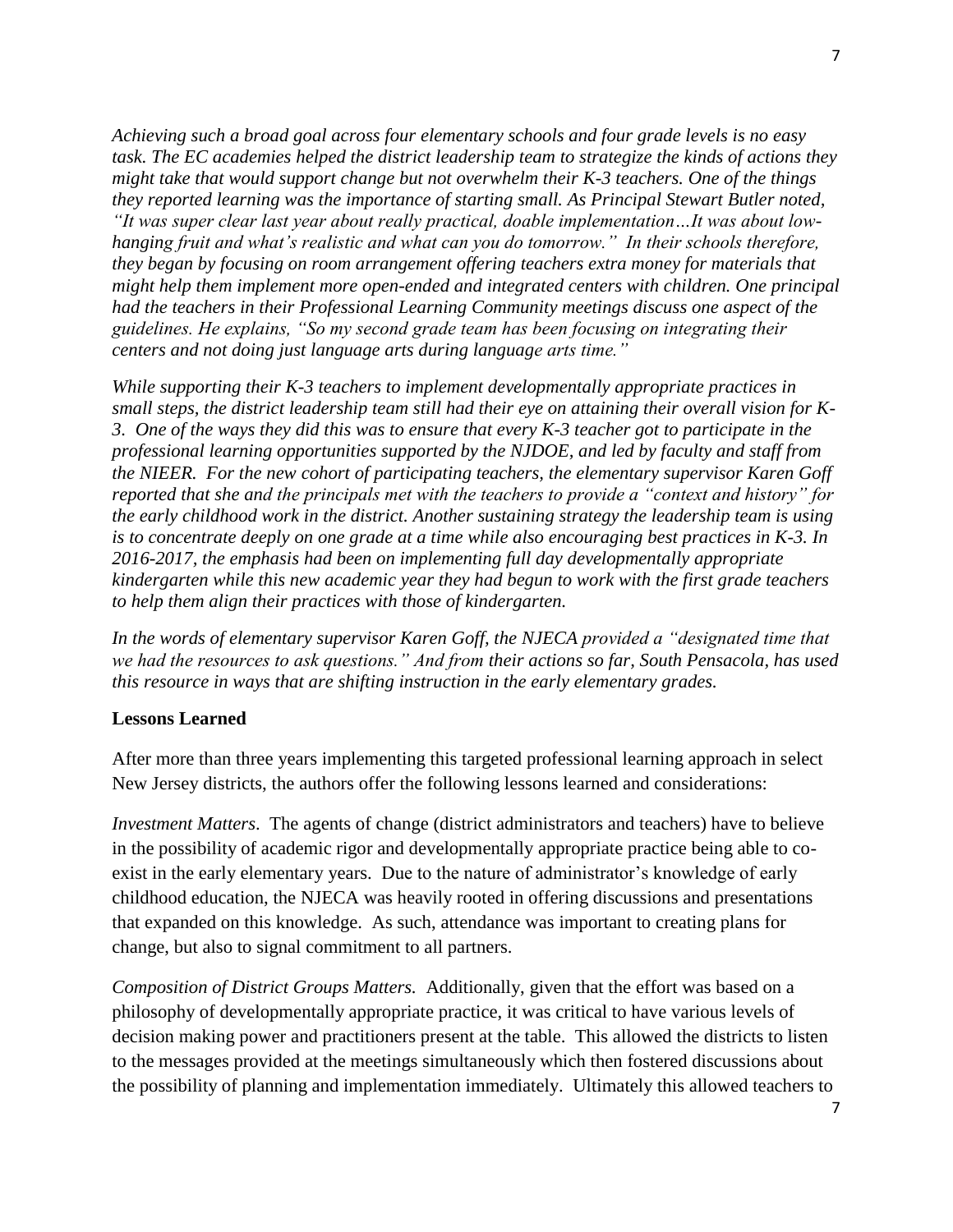hear principals say "we can do this" and principals to hear what the potential roadblocks or hesitations could be based on policies that would otherwise hinder efforts to implement new ideas (e.g. curriculum, schedules). This is an important component as it reflects a level of trust both between the researchers and practitioners, but also between levels of hierarchy within districts. Trust is an important aspect that can quickly present challenges if promises are not withheld or evaluations that yield data are not handled properly.<sup>vi</sup> These group compositions also allowed for discussions that grappled with not only the goal of the approach but also that of logistics and challenges that would need to be worked out.

*Time Matters.* Clearly, change takes time. In examining the data, it was important to support districts in thinking about short-term goals and long term-goals as well as to support their planning of how to get there. This included helping them to think through how to relay information learned in the ECA back to their districts in a way that would be most supportive of change.

*Data Matters*. Most specifically, districts seem to largely focus on data related to child outcomes, as opposed to that of inputs. With the exception of the teacher evaluation frameworks, we found that districts heavily relied on student test results as the measure of their progress and ultimately, success. While it is difficult to use classroom quality data as a predictor of future student success, it is clear that inputs matter. In the case of early elementary grades, this includes data on how children spend their time (learning formats), objective/reliable measures of teacher interactions, and classroom environments. This is much in line with other studies of research-practice partnerships and how they help districts to build their capacity to use research and data for decision making in meaningful and aligned ways.<sup>vii</sup>

*Cross-District Collaborations Matter*. Another key lesson learned for all participating partners, was that the opportunity to have districts come together to hear each other was powerful. Districts often found that the same challenges affected all of them. This included limitations of curricula, scheduling rigidity, overuse of assessments, communication shortages between administrative roles, etc. Including a variety of district types (e.g. size, demographics etc.) allowed for districts to hear that while they thought they were very different, there were many areas where they were the same. In short, districts were able to offer each other strategies and solutions for challenges already faced and lessons learned. Again, having varied group compositions allowed for teachers, principals, and central administrators to hear the perspectives and approaches of others in their like roles to garner ideas for implementing change.

### **Sustaining Change and Scaling Up**

As the NJDOE moves toward implementing a system of developmentally appropriate and academically rigorous instruction in the early elementary grades of school, it will be necessary to address both how to sustain the improvements that are taking place in LEAs and also how to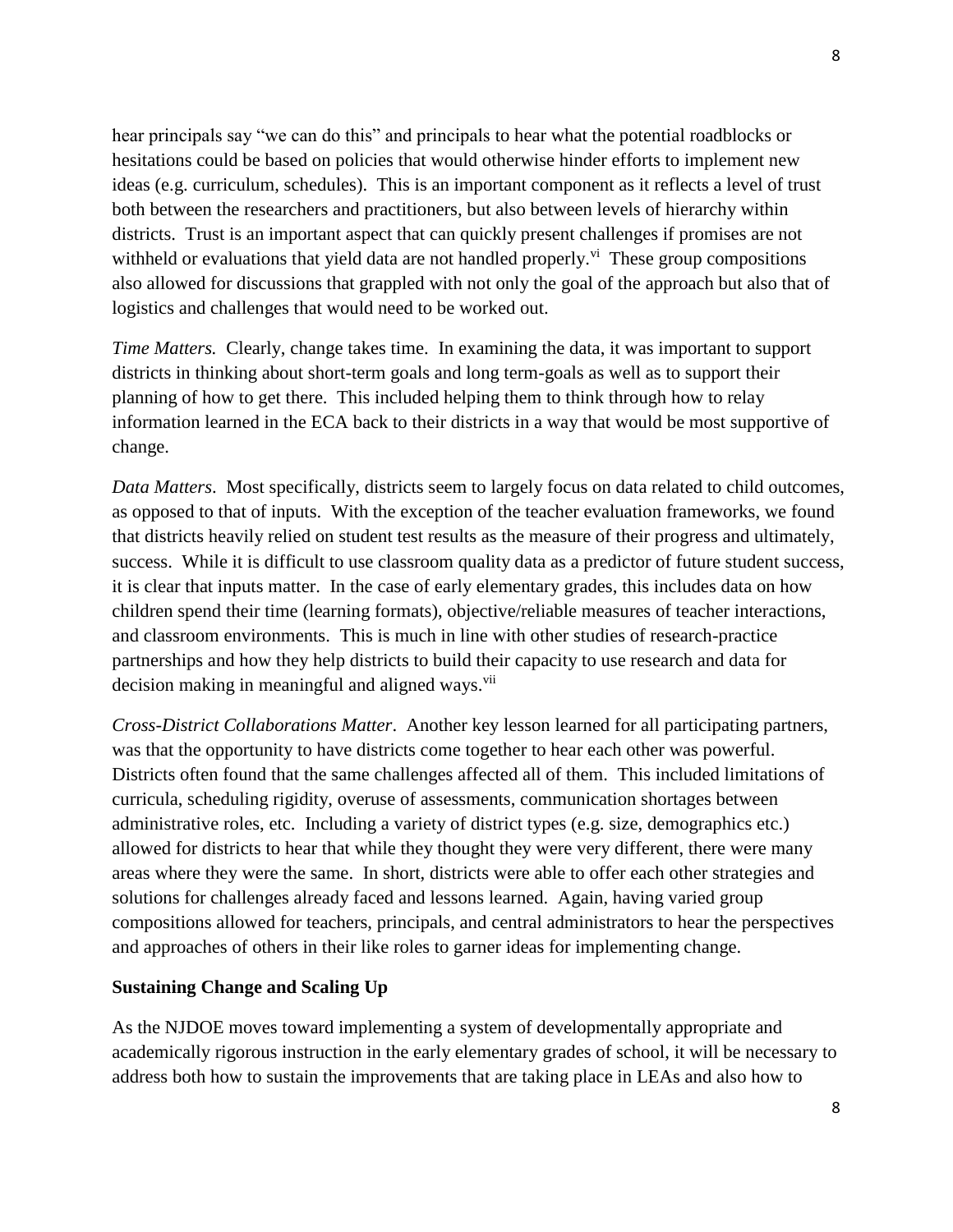scale up beyond the sample of districts that have been involved in the professional learning series and early childhood academies. The SEA will need to plan for the following to ensure the impact of the NJECA is deeply embedded in district practice:

*Sustainability*. The early childhood academies focused on working with districts to identify key ways they could begin to leverage resources to support their kindergarten through 3<sup>rd</sup> grade teachers to implement what they were learning in and through the training they were receiving. However, sustainability involves moving beyond implementation to institutionalization where teachers are consistently integrating high-quality, child-centered practices.<sup>viii</sup> Sustainability is about keeping the improvement of teaching practices in the early elementary years going over time. In addition, sustainability is also about ensuring that the changes made by teachers and leaders are consequential or lead to deep changes in teachers' beliefs and practices as well as revised school policies that support teachers to do this deep kind of improvement. <sup>ix</sup>

With only three early childhood academies over the year, LEA's embarked on implementation of the  $1<sup>st</sup>$  through  $3<sup>rd</sup>$  guidelines tentatively. District leaders and teachers were encouraged to start small whether it was making changes to the classroom environment with the inclusion of new materials, increasing the amount of small group work children engaged in or in a few districts trying out a project. In the first year of an initiative the kind of improvements in teaching and learning are more likely to be at the surface level.

Moving forward it is hoped that the cross-district collaborations that were sparked through the early childhood academies will continue so that LEA teachers and leaders are learning from one another as to how to continue to push for developmentally appropriate learning opportunities for children in the early elementary grades. However, given that LEAs are prone to being shortsighted when it comes to improvement over time, it is important that some consideration be given to how to continue to work with LEA leaders beyond the academies. One way we have done this is by creating a professional learning community guide for district administrators to use with teaching staff as part of their professional development for the year. But further conversations are needed at the state and district level about how to support LEAs to continue to stay the course with this initiative.

*Scaling Up.* Scaling up is about expanding the number of schools, districts, and teachers implementing the desired change.  $^x$  However, given that the aim of the  $1<sup>st</sup>$  though  $3<sup>rd</sup>$  grade guidelines initiative is to transform the teaching of subject matter in the early grades, going to scale also means ensuring that the changes made across the state also reflect the depth of change expected. The early childhood academies and professional learning series for  $1<sup>st</sup>$  through  $3<sup>rd</sup>$ grade has only reached approximately 40 districts over two years when New Jersey has over 600 districts, many of which are focusing on improvements in the early elementary grades. Moreover, the financial support provided by grant funding to enact the early childhood academies and professional learning series with these districts is coming to a close. The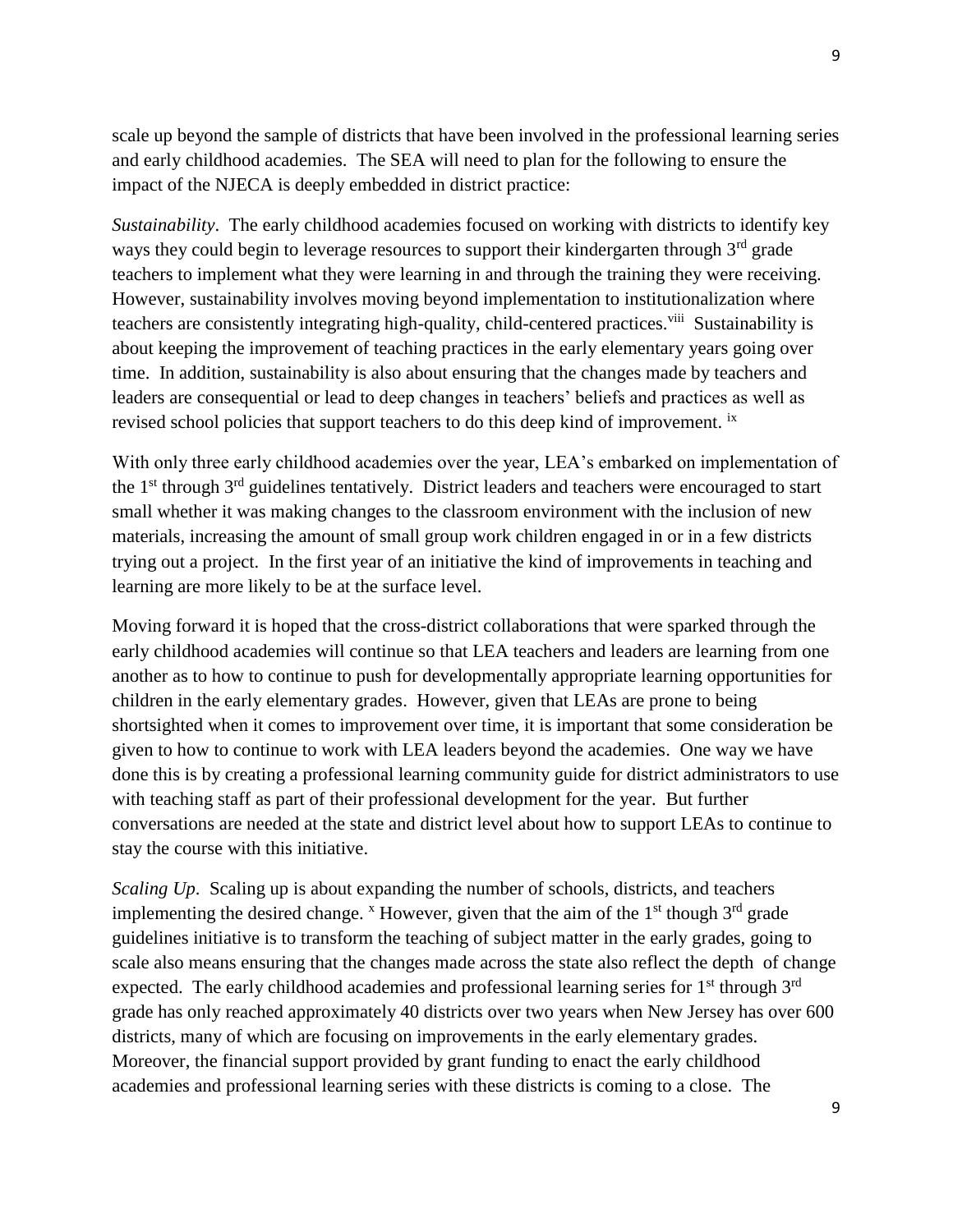challenge therefore is not just to work with the districts making change, but also how to use finite resources to leverage the kinds of deep change in curriculum and teaching practices in districts that have not so far been involved with the initiative. Scaling up to reach more districts requires state leaders to come up with a new reform plan, one that both supports implementation with LEAs who have started the work and one that also supports new LEAs to begin the process.

Sustaining change and scaling up remain two of the most difficult challenges of any complex reform initiative especially an initiative that attempts to move teaching in the early elementary grades away from didactic instruction and rote learning to child-centered and developmentally appropriate practices that emphasize learning through inquiry and metacognition. As a consequence, state leaders must match their reform plans to the multidimensional nature of the change required and recognize that this kind of deep shift in teaching and learning will take time.

# **Endnotes**

 $\overline{\phantom{a}}$ 

iii Clarke Brown, K., Squires, J., Connors-Tadros, L., & Horowitz, M. (2014). Preparing principals to work with early childhood teachers (CEELO FastFact). New Brunswick, NJ: Center on Enhancing Early Learning Outcomes. Retrieved from: http://ceelo.org/wpcontent/uploads/2014/07/ceelo\_fast\_fact\_principal\_prep.pdf

<sup>i</sup> Coburn, C., Penuel, W., & Geil, K., (2013). *Research-practice partnerships: A strategy for leveraging research for educational improvement in school districts*. New York: William T, Grant Foundation. Retrieved at:<http://files.eric.ed.gov/fulltext/ED568396.pdf>

ii Coburn, C., & Penuel, W. (2016). Research-practice partnerships in education: Outcomes, dynamics, and open questions. *Educational Researcher, 45*(1), 48-54.

iv Institute of Medicine (IOM) & National Research Council (NRC). (2015). *Transforming the workforce for children birth through age 8: A unifying foundatio*n. Washington D.C.: The National Academies Press.

<sup>v</sup> Fullan, M. (2007). *The new meaning of educational change* (4th Ed.). New York: Teachers College Press.

vi Coburn, C., Penuel, W., & Geil, K., (2013). *Research-practice partnerships: A strategy for leveraging research for educational improvement in school districts*. New York: William T, Grant Foundation. Retrieved at:<http://files.eric.ed.gov/fulltext/ED568396.pdf>

vii Coburn, C., & Penuel, W. (2016). Research-practice partnerships in education: Outcomes, dynamics, and open questions. *Educational Researcher, 45*(1), 48-54.

viii Hargreaves, A. (2002). Sustainability of educational change: The role of social geographies. *Journal of Educational Change, 3*, 189-214.

<sup>&</sup>lt;sup>ix</sup> Coburn, C. (2003). Rethinking scale: Moving beyond numbers to deep and lasting change. *Educational Researcher, 32*, 3-12.

<sup>x</sup> Coburn, C. (2003). Rethinking scale: Moving beyond numbers to deep and lasting change. *Educational Researcher, 32*, 3-12.